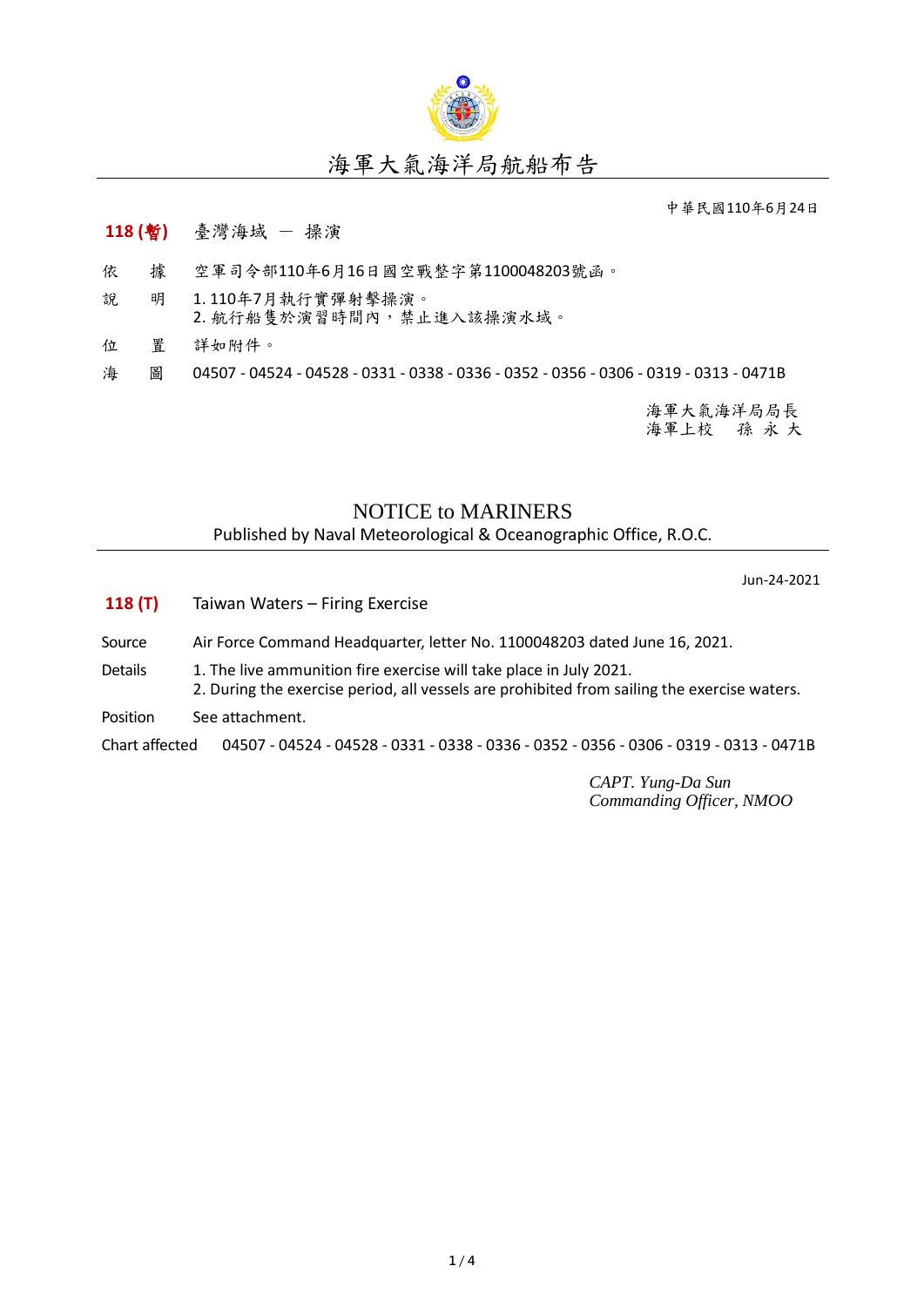附件 Attachment NM 118

| 日期<br>Date |                                                                                                               | 起訖時間<br>Time | 點 位 Position<br>(WGS84)                                                                                                                                                                                                                                                                                                                                                                     |
|------------|---------------------------------------------------------------------------------------------------------------|--------------|---------------------------------------------------------------------------------------------------------------------------------------------------------------------------------------------------------------------------------------------------------------------------------------------------------------------------------------------------------------------------------------------|
| (A)        | 20210701-20210702<br>20210705 - 20210709<br>20210712 - 20210716<br>20210719 - 20210723<br>20210726 - 20210730 | 0700-2200    | ◎空軍實彈射擊操演(Air Force Fire Exercise)<br>6.5 NM<br>2.6 NM<br>中心點: N 23°18'18.0"、E 119°20'33.0"<br>危險區域:中心點半徑6.5浬所涵蓋之範圍<br>《除去0°至180°所涵蓋及半徑大<br>於 2.6 浬之範圍》<br>Central point: N 23°18'18.0", E 119°20'33.0"<br>Dangerous area: Central point with a radius of 6.5<br>nautical miles. 《The area from 0° to 180°<br>clockwise and the radius of more than 2.6<br>nautical miles is excluded ).    |
| (B)        | 20210701-20210702<br>20210705 - 20210709<br>20210712 - 20210716<br>20210719 - 20210723<br>20210726 - 20210730 | 0700-1800    | ◎空軍實彈射擊操演(Air Force Fire Exercise)<br>N 25°48'00.0", E 120°48'00.0"<br>Α<br>$\overline{B}$<br>N 25°48'00.0", E 121°20'00.0"<br>N 24°52'00.0", E 120°23'00.0"<br>C<br>N 24°52'00.0", E 119°55'00.0"<br>D<br>中心點: N 25°20'00.0"、E 120°37'00.0"<br>危險區域:中心點半徑31浬所涵蓋之範圍<br>Central point: N 25°20'00.0", E 120°37'00.0"<br>Dangerous area: Central point with a radius of 31<br>nautical miles. |
| (C)        | 20210701-20210702<br>20210705 - 20210709<br>20210712 - 20210716<br>20210719 - 20210723<br>20210726 - 20210730 | 0700-1630    | ◎空軍實彈射擊操演(Air Force Fire Exercise)<br>N 24°48'00.0", E 119°50'00.0"<br>N 24°48'00.0", E 120°20'00.0"<br>Α<br>B<br>N 23°55'00.0", E 119°27'00.0"<br>C<br>N 24°10'00.0", E 119°08'00.0"<br>D<br>中心點: N 24°24'00.0"、E 119°46'00.0"<br>危險區域:中心點半徑5浬所涵蓋之範圍<br>Central point: N 24°24'00.0", E 119°46'00.0"<br>Dangerous area: Central point with a radius of 5<br>nautical miles.                |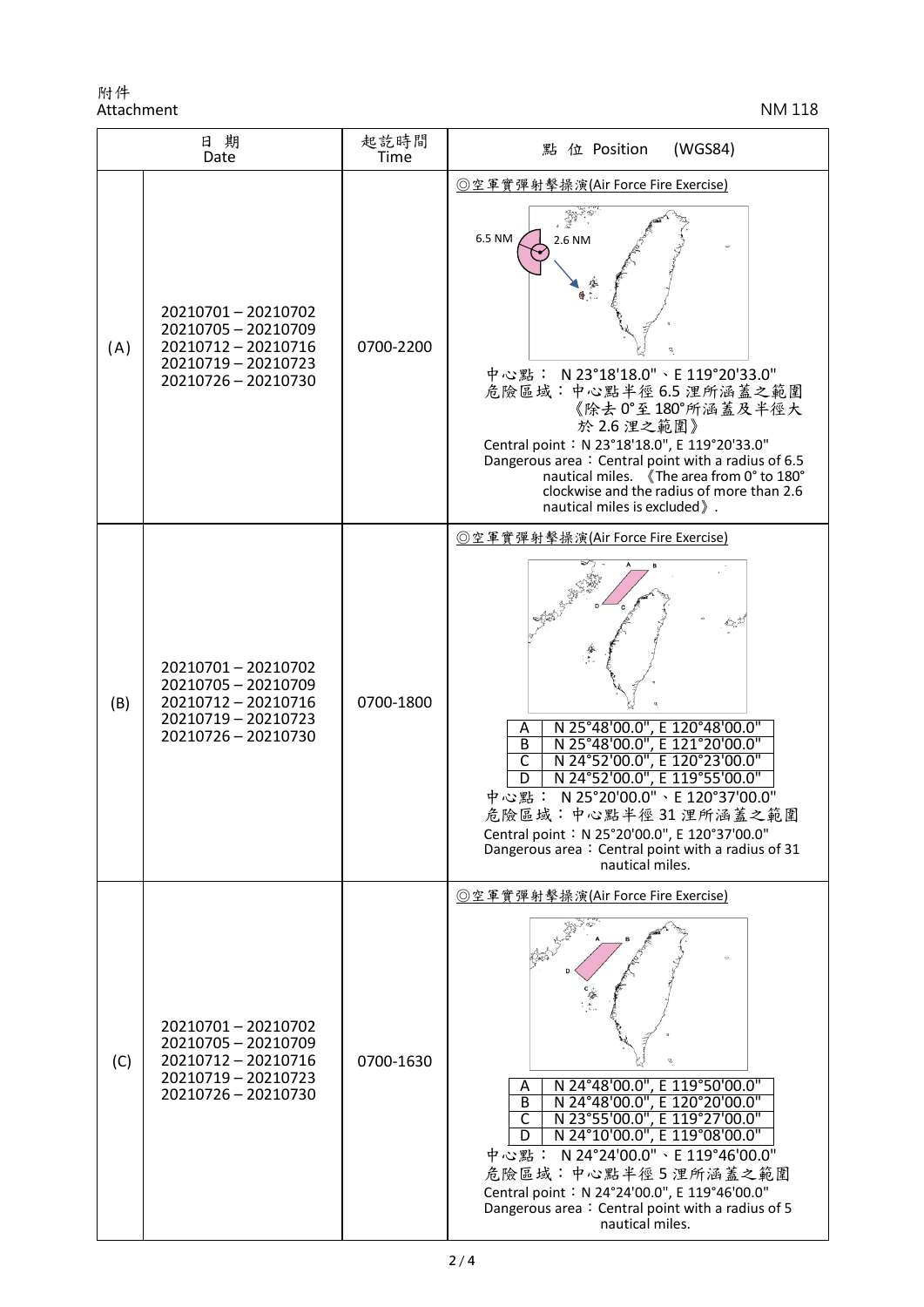附件 Attachment NM 118

| 日期<br>Date |                                                                                                               | 起訖時間<br>Time | (WGS84)<br>點<br>位 Position                                                                                                                                                                                                                                                                                                                                                                                                             |
|------------|---------------------------------------------------------------------------------------------------------------|--------------|----------------------------------------------------------------------------------------------------------------------------------------------------------------------------------------------------------------------------------------------------------------------------------------------------------------------------------------------------------------------------------------------------------------------------------------|
| (D)        | 20210701-20210702<br>20210705 - 20210709<br>20210712 - 20210716<br>20210719 - 20210723<br>20210726 - 20210730 | 0700-1700    | ◎空軍實彈射擊操演(Air Force Fire Exercise)<br>N 22°34'00.0", E 118°55'00.0"<br>A<br>$\overline{B}$<br>N 22°59'00.0", E 119°39'00.0"<br>$\overline{\mathsf{c}}$<br>N 22°16'00.0", E 119°37'00.0"<br>N 22°21'00.0", E 118°55'00.0"<br>D<br>中心點: N22°32'00.0"、E 119°18'00.0"<br>危險區域:中心點半徑10浬所涵蓋之範圍<br>Central point: N 22°32'00.0", E 119°18'00.0"<br>Dangerous area: Central point with a radius of 10<br>nautical miles.                       |
| (E)        | 20210701-20210702<br>20210705 - 20210709<br>20210712 - 20210716<br>20210719 - 20210723<br>20210726 - 20210730 | 0700-1700    | ◎空軍實彈射擊操演(Air Force Fire Exercise)<br>N 23°43'00.0", E 122°05'00.0"<br>A<br>$\overline{B}$<br>N 23°43'00.0", E 122°38'00.0"<br>$\overline{\mathsf{C}}$<br>N 23°20'00.0", E 122°38'00.0"<br>$\overline{\mathsf{D}}$<br>N 23°00'00.0", E 122°05'00.0"<br>中心點: N23°26'30.0"、E 122°21'30.0"<br>危險區域:中心點半徑31浬所涵蓋之範圍<br>Central point: N 23°26'30.0", E 122°21'30.0"<br>Dangerous area: Central point with a radius of 31<br>nautical miles. |
| (F)        | 20210701-20210702<br>20210705 - 20210709<br>20210712 - 20210716<br>20210719 - 20210723<br>20210726 - 20210730 | 0700-1800    | ◎空軍實彈射擊操演(Air Force Fire Exercise)<br>中心點: N 23°29'54.0"、E 120°07'59.0"<br>危險區域:中心點半徑5浬所涵蓋之範圍<br>《去除 120°10'59.0"E 以東部分》<br>Central point: N 23°29'54.0", E 120°07'59.0"<br>Dangerous area: Central point with a radius of 5<br>nautical miles. 《The east part of<br>120°10'59.0"E is excluded)                                                                                                                                        |